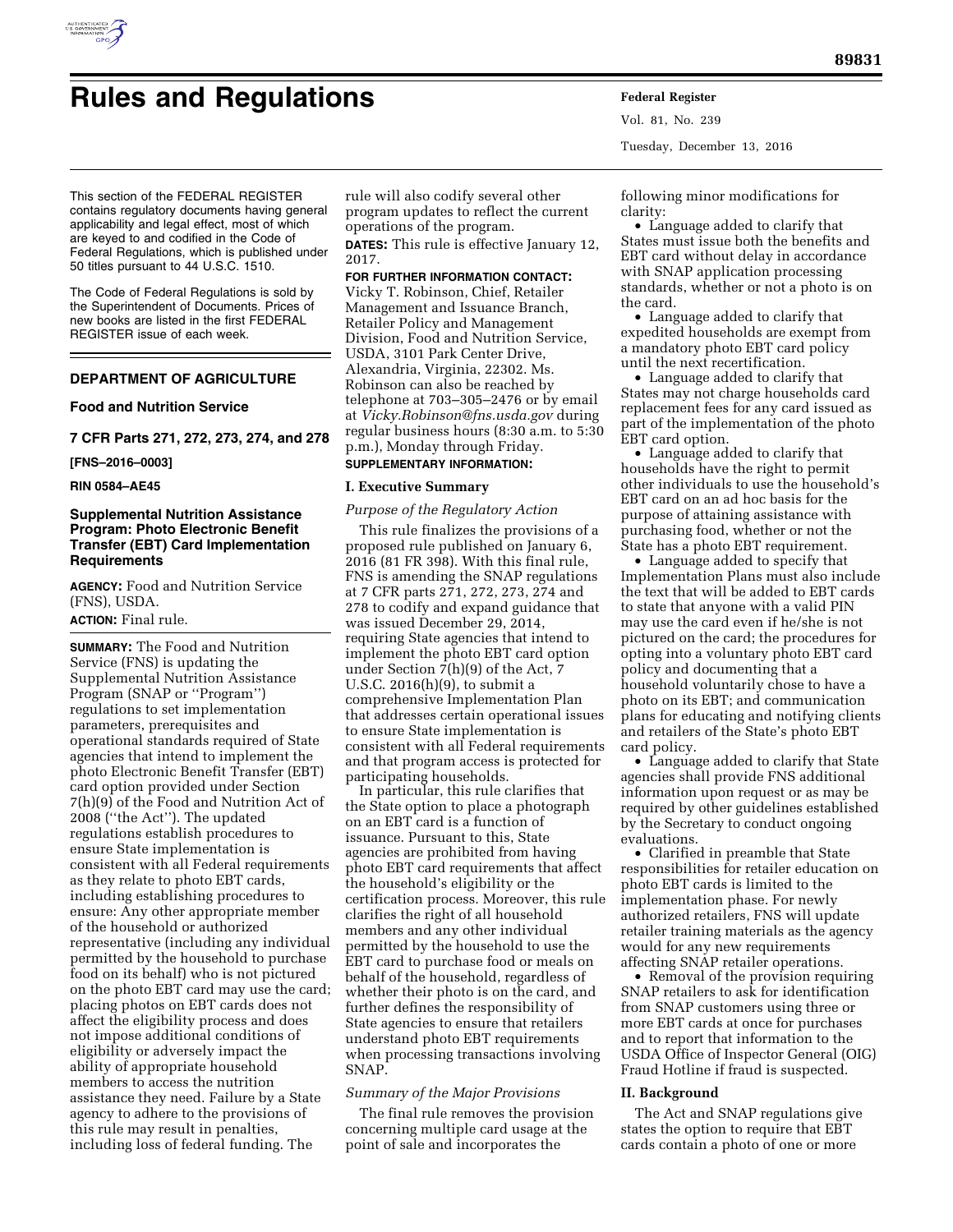household members. However, implementation involves complex legal, operational, and civil rights considerations; if not well planned, it can inhibit benefit access for eligible participants which could violate federal law.

There have been significant issues with recent attempts to place photos on EBT cards, including confusion at stores where clients have been turned away because of misunderstanding/ misapplication of policy; confusion among clients regarding who can use the card in the household because of the photo on the card; and confusion among State workers regarding proper policy for certain cases such as child only cases. As a result, FNS issued guidance to State agencies in December 2014 to provide clear parameters for implementation and ongoing operation of the photo EBT card option. On January 6, 2016, FNS published a proposed rule in the **Federal Register**  (81 FR 398), in which the Agency proposed to amend SNAP regulations at 7 CFR parts 271, 272, 273, 274 and 278 to codify the FNS guidance.

The rule proposed that States submit a comprehensive Implementation Plan to FNS for approval prior to implementing the photo EBT card option, and that the Implementation Plan include certain operational components to ensure State implementation is consistent with all Federal requirements and that program access is not inhibited. Because implementation of the photo EBT card option requires substantial resources, FNS proposed that State agencies also demonstrate that they meet minimum performance standards so FNS could evaluate whether SNAP households receive timely, accurate, and fair service before the State could implement the photo EBT card option. The rule also proposed to clarify that the State option to place photos on EBT cards is a function of issuance and not a condition of eligibility. In addition, the proposed rule included point-of-sale verification provisions to address recently identified violations by retailers and others buying and using multiple cards and Personal Identification Numbers (PINs) to stock their shelves.

FNS solicited comments on the proposed rule for 60 days, ending March 7, 2016. The Agency received 84 comments from various entities, including: 56 advocacy organizations; 11 individuals that identified as SNAP participants; 8 individuals that did not identify with a State agency or organization; 4 grocer associations; 3 State/local government agencies; and 2

Electronic Funds Transfer (EFT) organizations.

## **III. Summary of Comments and Explanation of Revisions**

The comments FNS received were overwhelmingly supportive of the proposed rule, in general, and, in particular, of the recognition that photo EBT is a function of issuance that cannot impact households' SNAP eligibility. With regards to the photo EBT card implementation and monitoring provisions in the proposed rule, respondents expressed appreciation for the effort taken by FNS to protect SNAP participants' access to benefits, to prevent challenges in photo EBT implementation in the future, and to ensure that Federal reimbursement dollars are not wasted in the administrative costs of implementing a complex State option. Many respondents provided suggestions for strengthening client protections even further and for imposing stricter requirements on State agencies wishing to implement the photo EBT card option, such as requiring additional client exemptions from the photo, establishing a specific level for each performance metric that reflects a State's commitment and ability to provide timely assistance to eligible households, establishing clearer requirements for client and retailer education, and requiring the State agency to seek input from key stakeholders prior to and after implementation.

At the same time, some of the respondents supporting the rule expressed opposition to the general principle of placing photos on EBT cards because they believe it stigmatizes people receiving government assistance, subjects them to unequal and greater scrutiny by store clerks, wastes taxpayer dollars, and is at odds with the rules of the commercial payments world, which EBT is intended to follow. Some respondents also felt that allowing States to withhold benefits is inconsistent with the statutory intent that photo EBT cards are a function of issuance, not certification.

Four respondents expressed overall opposition to the rule, believing that the rule both in form and in effect restricts States' ability to exercise the photo EBT card option and supported, instead, requiring mandatory placement of photos on EBT cards and/or not restricting States' ability to do so. Furthermore, several other respondents expressed significant concerns with the proposed verification and reporting requirements of retailers for customers

paying with multiple EBT cards at the point-of-sale.

Because of the strong support for the rule and based on FNS' authority under Section 11 of the Act for monitoring and oversight of SNAP, FNS is largely adopting the proposed rule as a final rule, with some clarifying changes regarding the photo EBT card provisions in response to comments. Also, in response to comments, FNS is eliminating the verification requirement with respect to multiple card usage at the point-of-sale. Below is further discussion of the most illustrative comments FNS received.

## *State Agency Requirements for Photo EBT Card Implementation*

*Minimum requirements*—Several respondents, which included nine advocates and seven clients, requested that FNS not allow a State to commence with photo EBT plans if they cannot process household applications and issue benefits on time. The proposed rule specified that, prior to implementation, State agencies must demonstrate successful administration of SNAP based on SNAP performance standards, including application processing timeliness for both the 7-day expedited processing and the 30-day processing standards. Pursuant to the proposed provision at 7 CFR 274.8(f)(1), which remains unchanged in the final rule, States must demonstrate to FNS successful administration of SNAP based on SNAP performance standards to be eligible to implement the photo EBT card option, including successfully processing household benefits within the required timeframes.

Nine advocacy organizations also wanted FNS to establish specific benchmarks for the performance metrics States must meet in order to implement the photo EBT card option. The respondents suggested it is critical that there be a specific performance level that must be established and maintained for each metric, one that reflects a State's commitment to providing timely assistance to eligible households, and its ability to do so. Respondents also wanted FNS to clarify that the performance metrics will be based on performance and not on improvement in order to best protect SNAP applicants and participants. One respondent suggested that the final rule should require positive performance in each of the three years preceding approval and implementation of the photo EBT system.

While FNS understands advocates' desire for specific thresholds with the intent of being able to readily exclude poor performing States from being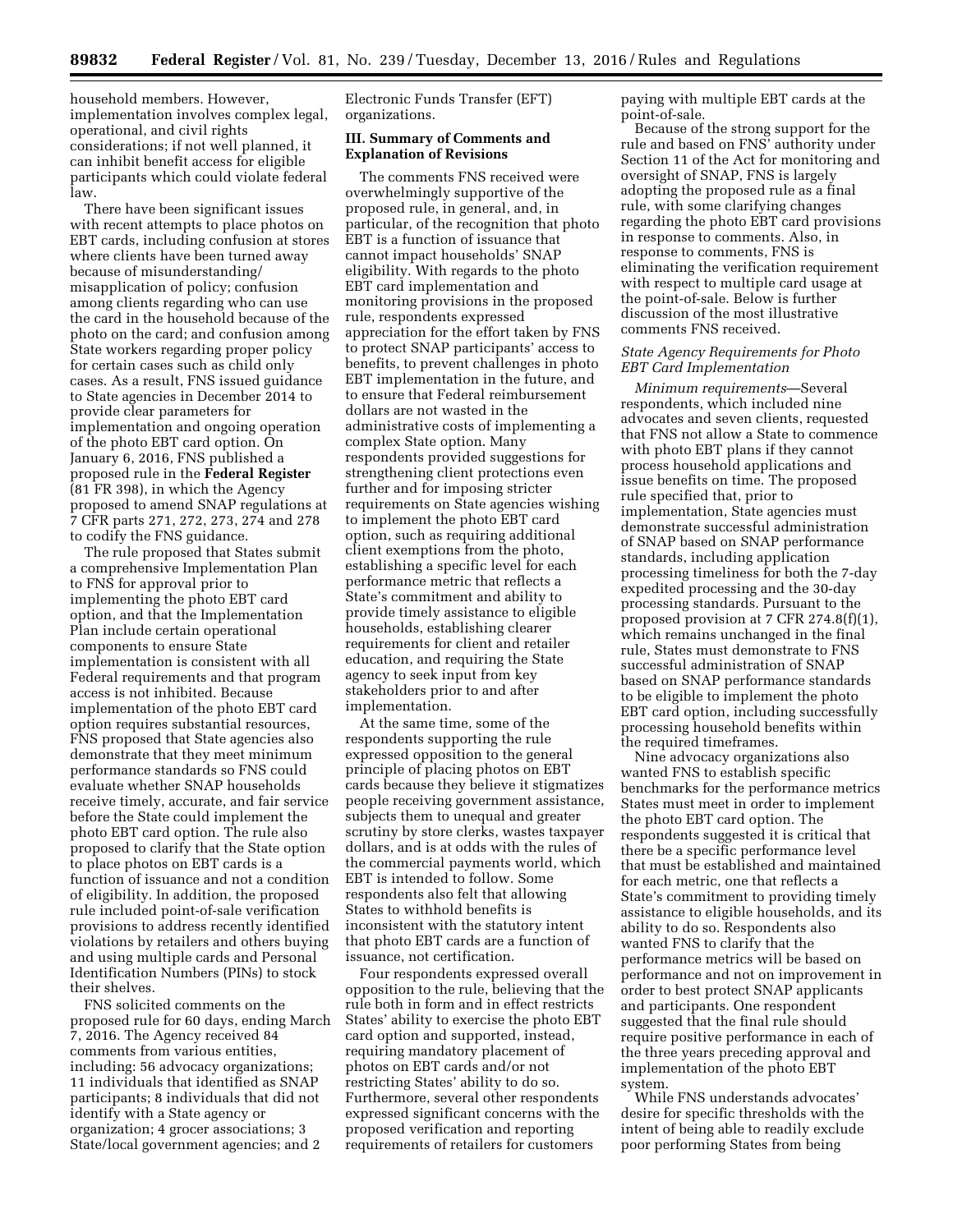allowed to implement the photo EBT card option, FNS has come to the conclusion that such a narrowly defined approach could unduly limit FNS' ability to evaluate a State's overall capacity for properly implementing the photo EBT card option. Instead, FNS believes that assessing the State's overall program performance would result in a more effective and accurate determination of a State's capability to implement a photo EBT card option with minimal adverse impacts to clients. The overall picture would, of course, take into account individual measurements, such as those already established through current FNS policy and the Quality Control (QC) process. The Agency will use many of these same standards, as specified at 7 CFR 274.8(f)(1), to measure State performance levels for the purpose of approving photo EBT card implementation. However, it's possible a State could be meeting such standards and still be performing poorly overall or in other areas not included in current standard measurements. For this reason, it is important for FNS to maintain some flexibility to be able to address situations in which unforeseen performance issues would inhibit proper photo EBT card implementation. The final rule at 7 CFR  $274.8(f)(1)$ 

remains unchanged.

*Voluntary program*—Four advocacy organizations wanted FNS to require States to memorialize any agreement to ''opt-in'' to a voluntary photo EBT card policy with written documentation signed by the household that makes clear that it understood it had a choice and decided to opt-in. The provisions at 7 CFR 274.8(f)(14)(iii) list general types of information FNS expects in the Implementation Plans, including a description of the card issuance procedures and how the State will obtain photographs. Although FNS is not specifying in regulations how State agencies must meet the requirement to have households opt in rather than opt out of a voluntary photo EBT card policy, FNS is adding, in response to comments, language in 7 CFR 274.8(f)(14)(iii) to require that the Implementation Plan include a description of the proposed procedures for opting into a voluntary photo EBT card policy and documenting that a household voluntarily chose to have a photo on its EBT card. Specifically, States will need to show how the optin process will protect clients' right to not have a photo on the card in voluntary programs. 7 CFR 274.8(f)(14)(iii) is changed accordingly.

*Serving clients with hardship*— Several respondents, including 26

advocacy organizations and 8 clients, wanted FNS to expand the minimum required exemption criteria for mandatory photo EBT programs in the proposed  $\overline{7}$  CFR 274.8( $\overline{f}$ )(4). In particular, many respondents wanted FNS to mandate hardship and ''good cause'' exemptions to address applicants residing in rural areas, applicants that have a hardship that makes it difficult for them to travel to have their photo taken for the card, applicants with caregiving duties, as well as veterans, applicants with refugee or asylee status and those who face lowliteracy barriers. Based on the experiences of the other States with existing photo EBT policies, FNS determined that there is sufficient basis to mandate exemptions for the most vulnerable populations. However, with respect to more general hardship or ''good cause'' exemptions, FNS has decided to remain consistent with mandatory exemptions required for other areas of the Program. For hardship cases that are not already exempt under State policy, FNS is clarifying at 7 CFR 274.8(f)(5) that State agencies must have a process in place to address such situations on a case-by-case basis. Therefore, in the final rule, FNS is maintaining States' discretion to establish their own hardship exemptions beyond the minimum required exemptions for a mandatory photo EBT program based on Statespecific needs and 7 CFR 274.8(f)(4) is adopted as is.

*Issuance of the photo EBT card*—One advocacy organization wanted FNS to specify that if a household meets expedited criteria, a ''photo-less'' card must be issued to the entire household without delay. FNS agrees that the proposed language at 7 CFR 274.8(f)(6) does not sufficiently reflect the preamble language to make expedited households exempt from mandatory photo EBT card policies until the next recertification. In other words, States must not issue a photo EBT card to expedited households even if they can do so within 7 days. Therefore, FNS is revising the regulatory language at 7 CFR 274.8(f)(6)(ii) to clarify that States must issue without delay benefits and a card without the photo to households that meet expedited criteria. A nonexempt household member may be required to comply at the next recertification.

One advocacy organization wanted FNS to clarify that States must issue both the benefits and card without delay for expedited households. In line with SNAP regulations at 7 CFR 274.2(b), benefits are not considered available until the State provides the household

with an active EBT card and PIN, and benefits have been posted to the household's EBT account and are available for spending. Accordingly, FNS is adding clarifying language at 7 CFR 274.8(f)(6)(iii).

*Card replacement fees*—Five advocates suggested FNS clarify that State agencies may not charge households a replacement card fee when replacing non-photo EBT cards with photo EBT cards during implementation or for putting additional text on the card related to the use of photo EBT cards. State agencies are currently permitted to charge card replacement fees when a card has been lost, stolen, or damaged and the requirements of 7 CFR 274.6(b) have been met. The issuance of a photo EBT card is not a replacement of a lost, stolen or damaged card, so replacement fees would not apply. However, FNS will clarify in 7 CFR 274.8(f)(6)(vi) that States are prohibited from counting any card issued as part of the implementation of the photo EBT card option against the household with respect to both the card replacement threshold and replacement fees under 7 CFR 274.6(b).

*Prorating household benefits*—Four advocacy organizations and one individual viewed withholding benefits for noncompliance with a photo EBT card requirement as a violation of the Act since photo EBT cards are a function of issuance, not certification, and, therefore, should not be allowed. One State agency viewed the proration and withholding requirement for mandatory photo EBT cards unduly burdensome, making it impractical to compel compliance. The Act clearly provides States with the option to mandate a photo on EBT cards. FNS has determined that States may enforce a mandatory policy by withholding issuance of the non-complying household member share of benefits only, but not by denying certification or withholding benefits for the entire household.

*Household compliance*—Sixteen respondents, including advocacy organizations and clients, expressed concern that households be given sufficient time to comply with a photo EBT card requirement. Respondents suggested that FNS consider applying a standard for missed photo appointments similar to the regulatory requirements at 7 CFR 273.2(h)(1)(i)(D), relating to missed interviews, to households that do not comply with the first appointment to get their photograph taken. FNS does not believe that the requirements surrounding missed eligibility interviews are appropriate for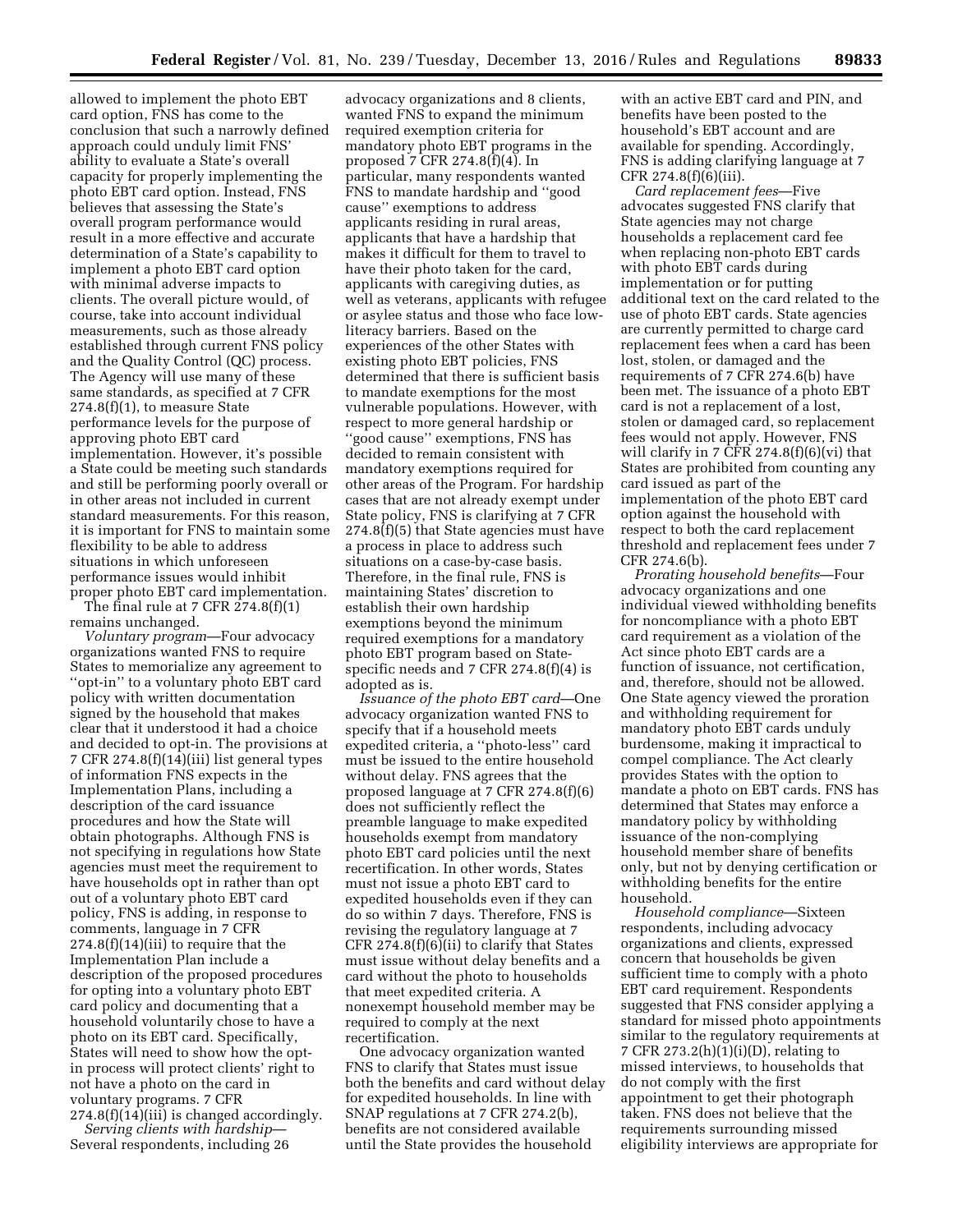the purposes of allowing clients sufficient time to obtain a photo for the EBT card because those requirements do not provide the flexibility that must be part of a State's photo EBT card policy. States must describe the process for obtaining the photos in the Implementation Plan. The language in 7 CFR 274.8(f)(6)(i) requires that the time provided to households to come in to take a photo be sufficient and reasonable, and also specifies that obtaining the photo must not impact processing standards at 7 CFR 273.2(g) and (i). The process should be flexible with multiple opportunities for providing a photo, such as allowing clients to come in on a drop-in basis. If the non-exempt, non-compliant household member does not provide a photo within 30 days of applying, the State must still issue the EBT card and provide a pro-rated amount of benefits for the other exempt, or compliant household members as provided in 7 CFR 274.8(f)(7). When the non-exempt household member comes into compliance with the photo requirement, the household gets the remaining benefits back for all previous months as provided in 7 CFR 274.8(f)(8). As mentioned, expedited households are exempt from the photo EBT card policy until the next recertification. As stated in 7 CFR 274.8(f)(8), withheld benefits are expunged after one year in accordance with 7 CFR 274.2(h)(2). With one year to come into compliance, FNS believes the proposed regulations already protect households from being negatively impacted if circumstances delay the head of household's ability to provide a photo. It is also important to highlight that this only applies to mandatory implementation as voluntary participants cannot be required to be photographed under any circumstance. 7 CFR 274.8(f)(6) remains unchanged with respect to providing households sufficient time to comply with a photo EBT card requirement.

*Expungement*—One advocacy organization wanted FNS to exempt benefits withheld for noncompliance from expungement until the household becomes compliant. Because it is possible that some households may never come into compliance, FNS does not believe it is practical to require States to hold the benefits and maintain them as a SNAP obligation in perpetuity. FNS continues to believe that one year is sufficient time for the household to come into compliance before the State can start expunging withheld benefits. Furthermore, all withheld benefits cannot be expunged at once. Benefits must be expunged at the

allotment level just as they are under the regular expungement process at 7 CFR 274.2(h)(2). Similarly, the noncompliant household member continues to accrue withheld benefits for as long as they are certified. For example, if a certified member of a household does not comply with a mandatory photo policy for 14 months and then becomes compliant, the State must return 12 months of benefits to that household. In other words, when a noncompliant member of a household becomes compliant, that household is entitled to all the benefits withheld in accordance with 7 CFR  $274.8(f)(7)$ , up to a maximum of 12 months' worth of benefits.

Therefore, the final rule at 7 CFR 274.8(f)(8) remains unchanged to ensure benefits withheld for noncompliance are treated in accordance with the same timeframe used for handling all expungements under 7 CFR 274.2(h)(2). If the noncompliant member comes into compliance, the non-expired benefits must be issued within two business days of when the client has their photo taken by the State agency. Any action to withhold benefits from issuance is subject to fair hearings in accordance with 7 CFR 273.15.

*Household and authorized representative card usage*—Two advocacy organizations would like the regulations to be more explicit in giving households the right to permit individuals on an ad hoc basis to use the household's EBT card on the household's behalf to purchase food or meals, whether or not their State has a photo EBT policy. While 7 CFR 273.2(n)(3) and 274.7(a) already allow households to select other persons to use their Program benefits to purchase eligible food, FNS agrees that making this ability more explicit in the photo EBT card regulations would be helpful in ensuring that States do not attempt to place undue burdens on households by requiring a formal authorization process to identify individuals who may help the household purchase food. Current regulations allow any household member or non-member selected by the household to purchase food with the household's EBT card on the household's behalf. These non-members are not required to be formally designated and States shall not require households to provide the State information regarding individuals making purchases permitted by the household on an adhoc basis.

However, clients also need to understand that neither the State nor FNS is responsible for any benefits lost as a result of a client freely giving out the household's PIN to another

individual. Therefore, FNS is amending language at 7 CFR 274.8(f)(9) through (11) to similarly specify that individuals permitted by the household to purchase food or meals on their behalf are entitled to use the card.

As it continues to be illegal for anyone to sell, transfer, acquire, receive or possess program benefits for the purpose of defrauding the government or individuals certified to receive benefits, clients are not allowed to give their EBT card and/or PIN to another individual for any other purpose other than to purchase food or meals for the certified household only.

*Client and retailer training—*Several respondents, including 10 clients, six advocacy organizations and one State agency wanted to ensure that client and retailer training and education materials be written in clear and conspicuous language, with some respondents specifying font, type and reading level. Some respondents also wanted information regarding exemptions, benefits being prorated, the ability for anyone in the household to use the card, etc., added to the minimum information specified in the proposed rule. While FNS shares the respondents' concerns that clients and retailers receive all the necessary information to ensure compliance with SNAP regulations, FNS does not believe such specificity is necessary. Too much information can have the unintended consequence of overwhelming the recipient with the information, hindering both accessibility and understanding of the information. Instead, FNS will assess the clarity in wording and appearance of photo EBT card training and education materials during the overall implementation approval process. Therefore, FNS is leaving the information required for client and retailer training and education materials unchanged in the final rule at 7 CFR 274.8(f)(10) and (11).

*Retailer education and responsibilities*—Two advocacy organizations and two State agencies opposed the provisions in the proposed rule that would shift responsibility for retailer education and accountability from FNS to the States. They were concerned that the resources and time necessary to perform retailer outreach effectively is beyond the capacity of many State agencies, which already confront limited resources. While it is true that FNS oversees retailer policy and compliance, States implement the photo EBT process at their own option. The Act clearly requires States that choose to do so to be responsible for ensuring that any other appropriate member of the household or authorized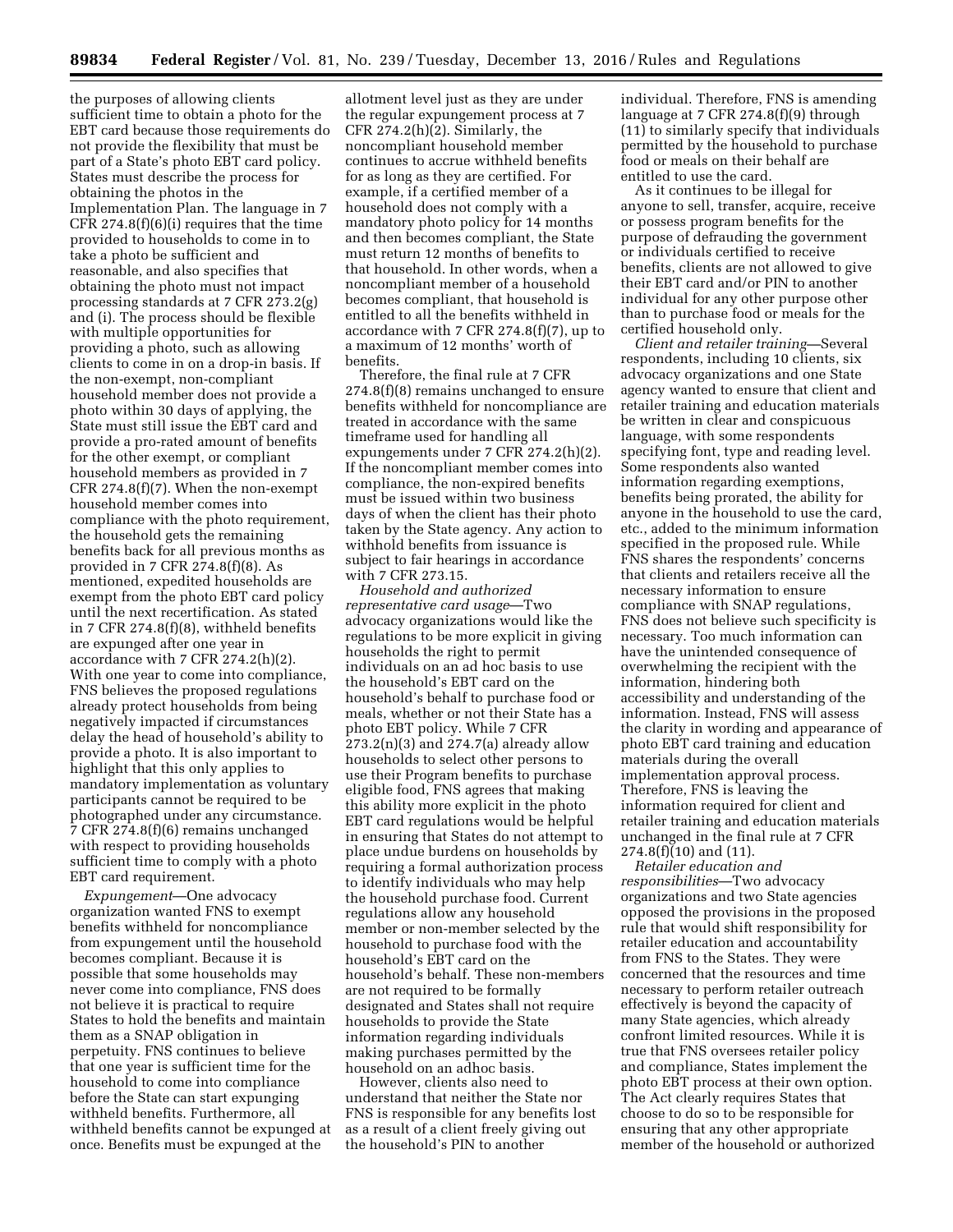representative of the household may utilize the card, which includes ensuring that the State photo EBT policy is understood by all stakeholders. Furthermore, States have been directly involved with retailer participation with respect to equipping retailers with point-of-sale devices, training them on EBT requirements and procedures, and providing customer service on EBT. Therefore, having States be responsible for retailer education with respect to the photo EBT cards is not inconsistent with past or current retailer involvement at the State level and fulfills the Act's requirement.

Three advocacy organizations wanted FNS to specify that States must educate not only current retailers but any new retailers that come into the Program, while respondents, in general, recommended that FNS incorporate guidance on the proper handling and acceptance of photo EBT cards into the initial training materials for newly authorized stores and any refresher training produced for stores. Because of the divergent comments regarding whether or not States should be given retailer education responsibilities, FNS is limiting State responsibilities regarding retailer education responsibilities on photo EBT cards to the implementation phase. For newly authorized retailers, FNS will maintain its current retailer education responsibilities, including updating retailer training materials as the Agency would for any new requirements affecting SNAP retailer operations. As a result, the proposed retailer education and responsibility provisions remain unchanged in the final rule at 7 CFR 274.8(f)(11).

#### *Implementation Plan*

There were several areas where respondents recommended stricter parameters and/or additional or more specific requirements. In many of these instances, FNS believes States should continue to be allowed some discretion, consistent with other areas of the Program. Furthermore, many of the comments involved general concerns with ensuring States make it clear how they would implement certain aspects of the photo EBT card option, as well as make the policies clear to clients. To that end, FNS is specifically including communication plans for educating and notifying clients and retailers to the language at 7 CFR 274.8(f)(14)(iii).

Ultimately, FNS does not believe it would be beneficial to be too specific with regard to each requirement that is included in the Implementation Plan. Comments received on the Implementation Plan provisions at 7

CFR 274.8(f)(14) are summarized as follows:

*Demonstrate a genuine problem that will be rectified by the photo on the EBT card*—Six advocacy organizations wanted States to be required to prove the cost effectiveness and efficiency of a photo EBT program, and/or demonstrate that the photo EBT policy will remedy a specific problem. FNS believes such a showing is not required and is unduly burdensome on a State.

*Stakeholder input*—Ten advocacy organizations and one grocer association wanted FNS to require States to seek and include feedback from other stakeholders, such as anti-hunger, client, or related advocacy groups, EBT vendors, and grocer associations, in the Implementation Plan. FNS agrees that it would benefit States to obtain input from organizations that might have further insight into on-the-ground operations and would highly encourage it. While States are not required to collaborate prior to or after implementation of a regulatory requirement, FNS believes obtaining feedback from stakeholder organizations and/or including them in the State's efforts to communicate effectively with clients and retailers is invaluable, and FNS's evaluation of the Implementation Plan will take into consideration any such collaboration that has influenced development of the plan. For example, as part of the communication plan, States should identify any organizations that will be assisting the State with developing and/or distributing materials and information, as well as indicate any collaboration with and input obtained from stakeholders in the development of the communication plan to clients and retailers. As a result, FNS is adding language at 7 CFR  $274.8(f)(14)(iii)$  to indicate that States must include information regarding any stakeholder collaborations in the Implementation Plan as well.

*Limited English Proficient (LEP) SNAP clients*—Four advocacy organizations wanted Implementation Plans to detail the State's training plan for LEP clients. They also asked that examples of letters and other materials communicating the policy to clients and retailers should include appropriate translations. FNS agrees with the spirit of this recommendation, and notes that the photo EBT card materials and information are subject to the language requirements in 7 CFR 272.4(b) regarding translation and interpretation, and States are prohibited from unlawfully discriminating against any applicants or participants as specified in 7 CFR 272.6(b)(1). In addition, 7 CFR  $274.8(f)(14)(v)$  requires States to

demonstrate how the photo EBT card materials comply with civil rights laws. FNS will review States' Implementation Plans to ensure that SNAP recipient training, materials, and information provide meaningful access to LEP individuals and conform to the requirements of Title VI of the Civil Rights Act of 1964. FNS will also obtain translations of all materials that will be used to inform clients, retailers, and other stakeholders. For clarification purposes, FNS is referencing language requirements and civil rights laws at 7 CFR 274.8(f)(14)(iii) and (v), respectively, in the final rule.

*Retroactive implementation plans*— Two grocer associations and two advocacy organizations wanted FNS to require States with current photo EBT programs to retroactively submit Implementation Plans. FNS is actively involved in ensuring that the current photo EBT card programs are meeting all FNS requirements. FNS believes that the efforts in those States should be focused on correcting any compliance issues rather than developing an implementation plan for a program that is already operating, so FNS will not be requiring those states to submit an Implementation Plan.

*Disaster Plan*—One grocer association suggested that FNS require States to address the use of photo EBT cards in their disaster plans. FNS strongly encourages States choosing to place photos on EBT cards to plan for and develop procedures for how the State will issue EBT cards in the event of a disaster. FNS is not requiring States to include processes for addressing photo EBT cards in their disaster plans because Section 5(h)(3)(B) of the Food and Nutrition Act gives the Secretary the authority to adjust issuance methods to be consistent with what is practicable under actual conditions in the affected area.

*Conditional Approval of Implementation Plan*—FNS is also clarifying at 7 CFR  $274.8(f)(14)(i)$  that if a State's Implementation Plan is not sufficient for successful implementation of the photo EBT card option, FNS may issue a denial or an approval subject to conditions.

#### *Post-Implementation Assessment*

One advocacy organization specifically requested that FNS expand the data collected as part of the postimplementation assessment and evaluation to include the types of households impacted by the State's photo EBT card policy, not just the numbers or percentages, in order to help identify a group/type of household member that needs to be exempted from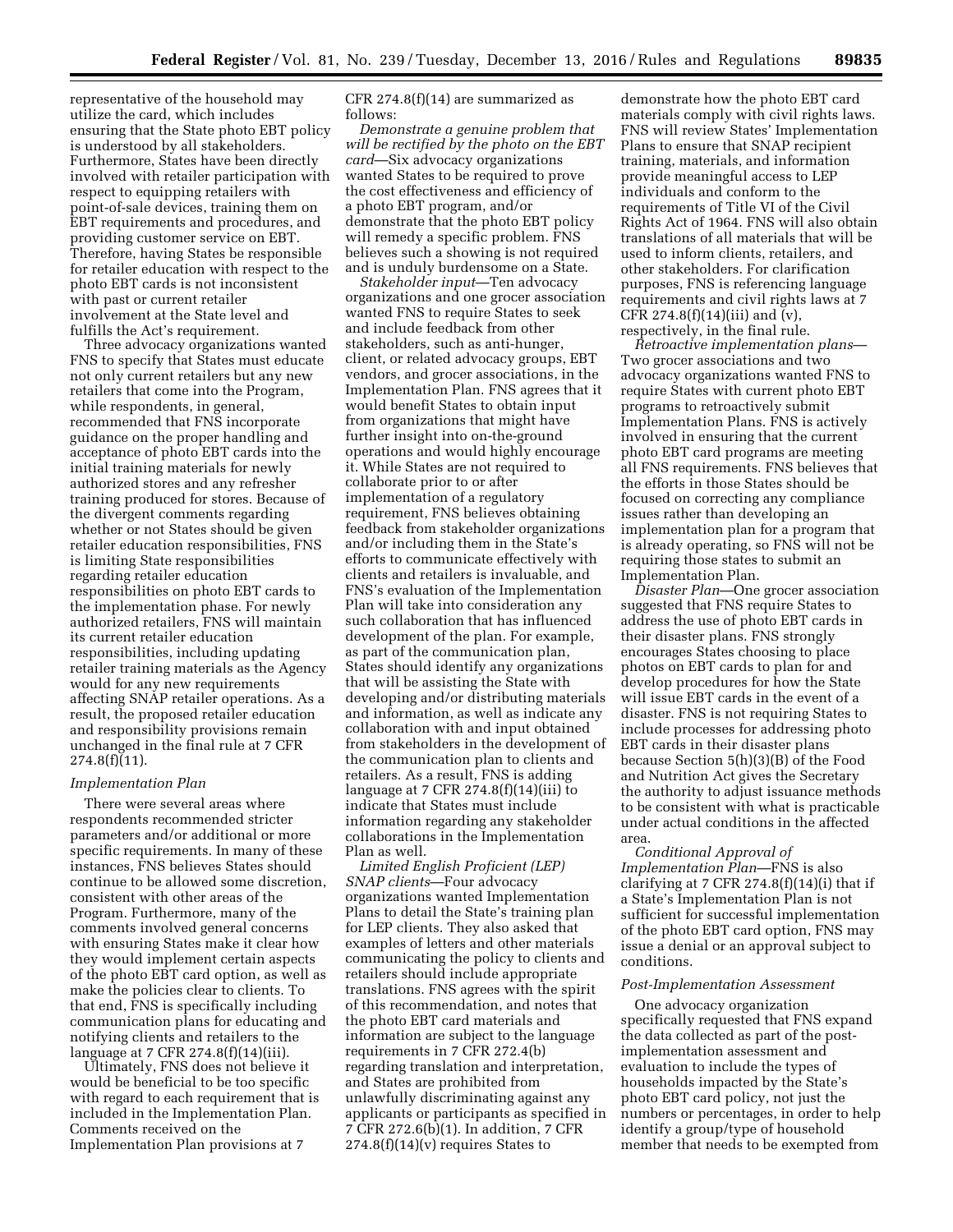the policy. Other respondents more generally suggested that FNS monitor the impact on various groups as part of ongoing monitoring provided for in 7 CFR  $274.8(f)(17)$ . FNS notes that many vulnerable groups are already exempt from mandatory photo EBT card policies under 7 CFR 274.8(f)(4). These groups include, at a minimum, the elderly, the disabled, children under 18, homeless households, and victims of domestic violence. States may also establish additional exemptions. Therefore, FNS believes that the value gained from requiring States to obtain data on these groups would not be substantial. As a result, the minimum information required in the postimplementation report remains unchanged in the final rule.

## Ongoing Monitoring

FNS received several comments in response to questions posed in the proposed rule asking how FNS should verify appropriate implementation on an ongoing basis, and whether there is other data that should be required from States on an ongoing basis and how frequently States should be required to report. Respondents suggested several areas for ongoing monitoring such as tracking the impact of photo EBT policies on LEP households, the elderly, individuals with disabilities, and nonapplicant heads of households; tracking client complaints; seeking advocate feedback on an ongoing basis; and periodically surveying stores after implementation to validate that the photo EBT requirements are understood. Respondents also suggested annual reporting and more frequent reporting during the first year of photo EBT operations. While FNS understands the desire for more detailed data, unfortunately, such data are not readily available to the States or reliable because they are not collected in any systematic way.

Nine advocacy organizations wanted FNS to stipulate that any State agency which decides to implement the photo EBT card option must *continue* to meet metrics set forth by the Department or suspend photo EBT. The proposed provisions at 7 CFR 274.8(f)(17)–(18) stipulate that FNS would continue to monitor and evaluate the operation of the photo EBT card option and, should there be problems with the State's implementation, FNS may require corrective action by the State. If that were to fail, FNS would consider other possible actions, including suspension of the States' photo EBT policy. As with all SNAP statutory, regulatory, and policy provisions, FNS has established processes for ensuring States are

meeting SNAP requirements, such as through the Management Evaluation (ME) reviews. FNS intends to follow these same processes with respect to the photo EBT card option. Should FNS find that a State is not meeting any of the SNAP performance standards after implementation, the State's photo EBT card policy would be examined to determine its impact on any deficiencies found and whether the photo EBT card policy and implementation should be included in the appropriate actions to remedy the situation.

Two advocacy organizations suggested FNS classify any adoption of photo EBT cards as a major systems change so that it automatically requires the State to collect the data specified at 7 CFR 272.15. Conversely, two individual respondents and one State agency expressed concern that the proposed reporting requirements were excessively burdensome to State agencies and that the rule provided seemingly unbounded discretion to the Secretary for ongoing monitoring.

FNS appreciates the thoughtful feedback respondents provided. Although Section 11 of the Act provides the Secretary with broad authority for the monitoring and oversight of SNAP, FNS understands that some specific parameters with regard to ongoing monitoring of the photo EBT option would be helpful for all stakeholders involved. FNS has determined that more specific requirements would be best addressed through separate guidance to allow for flexibility. With respect to classifying the photo EBT card option as a major change, FNS determined prior to publishing the Major Change rule (81 FR 2725 (January 19, 2016)) that it would not be the appropriate process for implementing photo EBT card operating standards because major changes, as defined in the rule, specifically relate to SNAP certification processes, and how process or technology changes impact the ability of SNAP applicants and participants to interact with the State agency or be certified for benefits. The photo EBT card option is a function of issuance, not certification, and therefore, cannot impact whether or not a household is eligible for SNAP participation.

As with comments received regarding the Implementation Plan requirements and performance standards, FNS will consider comments on the proposed rule regarding ongoing monitoring in the development of any criteria or further guidance for evaluating States' photo EBT card policies on an ongoing basis. The final rule clarifies at 7 CFR 274.8(f)(17) that State agencies will be required to provide FNS additional

information upon request to conduct ongoing evaluations.

## *Modifying Implementation of Photo EBT Card Option*

In response to FNS' specific question seeking comments on whether a State should be required to stop or suspend placing photos on EBT cards if the State agency fails to establish procedures to ensure that all members of the household or any authorized representatives are able to use the card, four advocacy organizations supported FNS taking action to suspend a State's Photo EBT card policy. One respondent urged FNS to establish and enforce a penalty that is real and meaningful when States ignore or defy Federal enforcement, and to render a State ineligible to continue its photo EBT card policy if it is found to have a negative impact on a State's ability to process SNAP applications and issue benefits in a timely manner. Another respondent suggested that review of the photo EBT card policies be added as a part of the State Agency Management Evaluation (ME).

In the absence of a concrete alternative process for assessing and imposing penalties for noncompliance with the photo EBT card requirements or for other deficiencies that may be the result of the State's photo EBT card policy, FNS will continue to follow existing procedures for evaluating and addressing situations when a State agency is not meeting standards contained in the Act, regulations, and/ or the State Plan of Operation, including procedures for ME reviews, corrective actions, and suspension/disallowance of federal administrative funding. As a result, the final rule remains unchanged with regard to State noncompliance and penalties.

## *Provisions Regarding Public Posting of Implementation Plans, Non-Applicants, and Retailer* ''*Testers*''

In the proposed rule, FNS posed other specific questions for comment. These questions involved whether there are concerns with posting approved Implementation Plans on the FNS public Web site, whether there was a potential benefit for allowing nonapplicants to have their photograph taken under a voluntary implementation, and whether stakeholders believe ''testers'' to be a worthwhile method for verifying appropriate implementation at authorized retailer locations. Ten advocacy organizations and two State agencies agreed with the rationale that approved Implementation Plans are public information and should be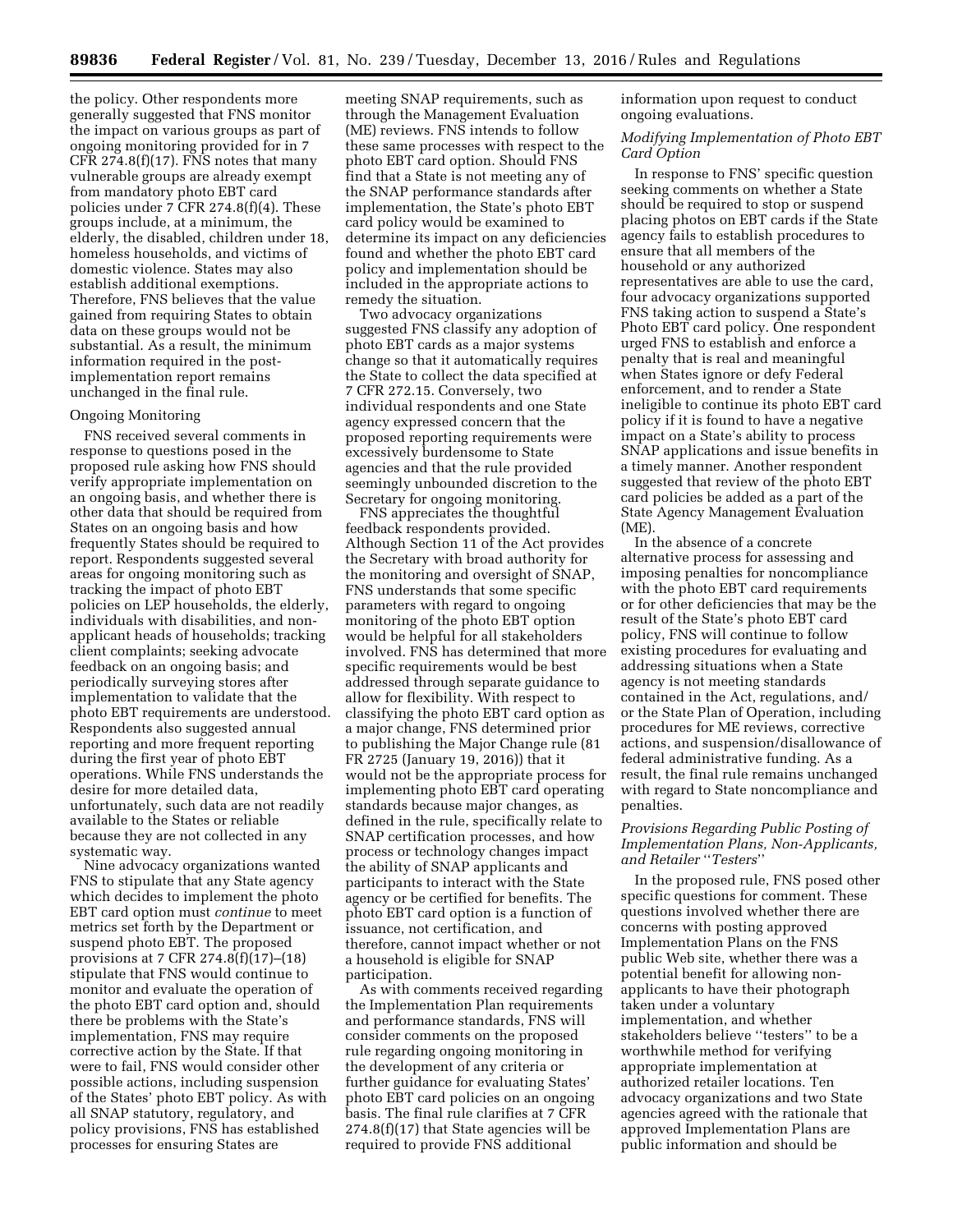posted on the FNS Web site, and with prohibiting the taking of photos of nonapplicants under a voluntary photo EBT card policy as proposed in 7 CFR 274.8(f)(3)(iii). One commenter suggested photographs of nonapplicants be allowed only on alternate cards, where an alternate card is required by the state agency or requested by the household to be issued to a person who is not a member of the SNAP household. With regard to ''testers,'' respondents, in general, including six advocacy organizations, two grocers associations, one electronic funds association and one State agency, supported using the method to determine if any barriers have been created due to a State's photo EBT card policy. However, the two grocers associations felt that the method should be used only if retailers were not subjected to any penalties for a poor outcome, while the State agency suggested the method be a State option, given the administrative costs involved, and only if retailers faced sanctions for failing to adhere to State or Federal policies.

Based on the above comments, FNS will not require States to use ''testers'' to verify proper implementation of photo EBT card policies at retailer locations. However, FNS encourages States to consider such a method when developing their overall strategies to ensure benefit access is not being held up or denied in the checkout lines. Therefore, the final rule remains unchanged with respect to posting approved Implementation Plans and prohibiting States from placing nonapplicant photos on EBT cards. With respect to "testers", FNS is adding language at 7 CFR  $274.8(f)(16)(i)(B)$  as an option for monitoring retailer compliance.

## *Provisions Beyond 7 CFR 274.8(f)*

*Card Text*—Twenty-two respondents, including 10 advocacy organizations, eight clients, two grocers associations, one individual, and one State agency, commented with respect to the proposed requirement at 7 CFR 274.8(b)(5)(ii) that States with photo EBT cards add text to all of the State's EBT cards informing retailers and clients that all household members and authorized representatives, including individuals permitted by the household to purchase food or meals on its behalf, are allowed to use the EBT card even if their photo is not on the card or no photo is on the card. All respondents supported the requirements, but some wanted FNS to mandate specific wording to be placed on the cards rather than allow States to develop alternative

language. Through the Implementation Plan approval process, FNS will look closely at the wording States intend to place on the cards to ensure that it is clear and conveys the appropriate information. Because the wording may be impacted by the space available on the card or may evolve over time based on subsequent State experiences, FNS is maintaining State discretion to propose their own text to place on EBT cards in the final rule. However, FNS will add language at 7 CFR 274.8(f)(14)(iii) to specify that the Implementation Plan must also include the text required by 7 CFR 274.8(b)(5)(ii).

Respondents also asked FNS to require States to place a 24-hour tollfree emergency number for retailers to call with questions about photo EBT requirements as well as a number for clients to call if they are being denied the right to use the household photo EBT card. In addition, respondents suggested requiring a Web site on the card where retailers and clients could go for information on the State's photo EBT card policy. All States already have tollfree customer service numbers for both clients and retailers, some of which operate 24 hours. Many States also have or plan to have EBT client Web sites. Furthermore, these toll-free numbers and Web sites are already on many of the State's EBT cards. Again, FNS believes States should continue to have the same discretion in this area as they do for addressing all other EBT customer service issues. However, FNS will review photo EBT card Implementation Plans to ensure States will have a process in place for clients and retailers to get their issues related to the photo EBT program addressed as well as to ensure that clients and retailers are informed of this process.

*Using multiple cards for SNAP purchases*—In an attempt to address the existence of violating retailers and others buying and using multiple cards and PINs to stock their shelves, the proposed rule included a provision at 7 CFR 272.8(h) to require SNAP retailers to ask for identification from SNAP customers using three or more EBT cards at once for purchases and to report that information to the USDA OIG Fraud Hotline if fraud is suspected. Many concerns with this proposed policy were raised by the three grocers associations, one State agency and one advocacy organization. FNS agrees with respondents' concerns that such a requirement would present significant challenges for SNAP retailers for a variety of reasons. In particular, FNS agrees with a respondent's comment that it would not be prudent to require clerks, who are sometimes as young as

16 years old, to enter into what could potentially be a confrontational situation with a customer.

Alternatively, one respondent suggested that multiple card use not be allowed for a single transaction or by an individual for multiple transactions. Other respondents commented that there are circumstances where an individual could be using multiple EBT cards to legally purchase food for SNAP recipients and a limitation on the number of cards an individual may use at one time may create access issues for some recipients. Based on the comments received, FNS is removing this provision in the final rule and will consider prohibiting the use of multiple cards for future rulemaking. Although customers may use multiple EBT cards at the point of sale, retailers should continue to report any suspicious activity to the USDA OIG Fraud Hotline. The final rule is modified accordingly at 7 CFR 278.2(h).

#### **IV. Procedural Matters**

## *Executive Order 12866 and Executive Order 13563*

Executive Orders 12866 and 13563 direct agencies to assess all costs and benefits of available regulatory alternatives and, if regulation is necessary, to select regulatory approaches that maximize net benefits (including potential economic, environmental, public health and safety effects, distributive impacts, and equity). Executive Order 13563 emphasizes the importance of quantifying both costs and benefits, of reducing costs, of harmonizing rules, and of promoting flexibility. This final rule has been designated significant. Accordingly, the rule has been reviewed by the Office of Management and Budget. A summary of the regulatory impact analysis is included below. The full analysis is available through *[www.regulations.gov](http://www.regulations.gov)* in the docket for this rule (FNS–2016–0003).

#### *Regulatory Impact Analysis Summary*

As required for all rules that have been designated as Significant by the Office of Management and Budget, a Regulatory Impact Analysis (RIA) was developed for this final rule. The full RIA is included in the supporting documents of the rule docket at *[www.regulations.gov.](http://www.regulations.gov)* The following summarizes the conclusions of the regulatory impact analysis.

*Need for Action:* This final rule would incorporate into regulation and expand on guidance that was issued December 29, 2014 to certain State agencies. Based on observed implementation to date,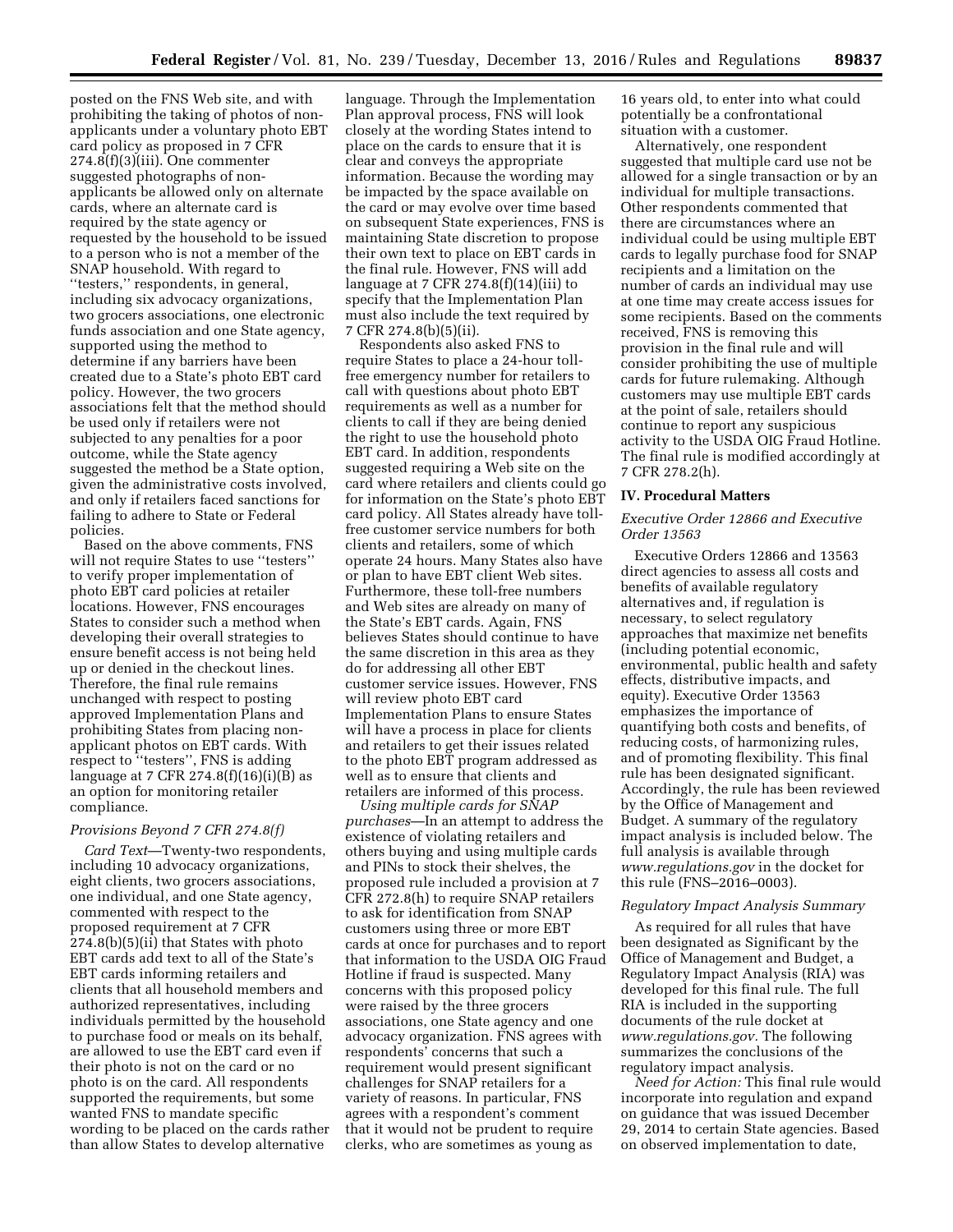there is cause for concern about possible negative impacts of photo EBT programs on client access and civil rights, both as programs are first implemented and over time. This guidance requires States that intend to implement the photo EBT card option to submit a comprehensive Implementation Plan for FNS approval that addresses key operational issues to ensure State implementation complies with all Federal requirements and that program access is protected for participating households. In this final rule, the Department clarifies that the State option to place a photo on an EBT card is a function of issuance. Pursuant to this, State agencies are prohibited from having photo EBT requirements that affect the eligibility process. This includes ensuring that the photo EBT option is implemented in a manner that does not impose additional conditions of eligibility or adversely impact the ability of eligible Americans to access the nutrition assistance they need.

*Benefits:* The Department believes the provisions in this final rule provide qualitative benefits to State agencies, SNAP participants, and authorized retailers. The Act and existing program regulations provide that States that implement a photo on the EBT card must establish procedures to ensure that any other appropriate member of the household or any authorized representative of the household may use the card. This final rule provides clear parameters for States wishing to implement photo EBT to ensure that State implementation is consistent with all Federal requirements and that program access is protected for participating households, which safeguard the rights of clients, provide training to staff, clients, and retailers, and improve program administration.

*Costs:* States choosing the photo EBT option may incur additional administrative costs, which may vary based on the size and scope of the State's operations and whether implementation of the photo EBT card option is mandatory or voluntary. Regardless of whether the option is mandatory or voluntary, all States that implement photo EBT cards will incur certain implementation costs to include: Preparing an Implementation Plan; communications and training for program staff, clients, and retailers; ongoing training costs to maintain an understanding of photo EBT card policies; programming costs for mandatory policies; and costs for the post implementation assessment, evaluation and on-going monitoring. States with a mandatory photo EBT policy will also incur costs associated with prorating and storing benefits for

noncompliant household members that choose not to be photographed. The Department estimates the total cost to be approximately \$9.3 million, shared 50/ 50 by the State and the Federal government, over five years, assuming six States choose to implement a mandatory photo EBT card policy. Costs would be lower if some or all of these States choose to implement voluntary, rather than mandatory, photo EBT card policies. The estimate of six States is based on information from State legislatures that are either currently considering or discussing the possibility of considering such a policy. Given the projected timelines for these legislative actions, the Department assumes that the costs of implementing a photo EBT card policy will be phased in over a five year period, as all six States are unlikely to approve and implement the policy in the same year. The States that have already implemented photo EBT as a State option will not be required to retroactively submit Implementation Plans, but may continue to incur minimal costs associated with ongoing training and monitoring required for program staff, clients, and retailers.

#### *Regulatory Flexibility Act*

The Regulatory Flexibility Act (5 U.S.C. 601–612) requires agencies to analyze the impact of rulemaking on small entities and consider alternatives that would minimize any significant impacts on a substantial number of small entities. Pursuant to that review, the Administrator of FNS certifies that this final rule would not have a significant impact on a substantial number of small entities. This final rule primarily impacts State agencies. As part of the requirements, State agencies would have to educate retailers about the photo EBT card. There will not be a substantial impact on small entities such as small retailers since the treatment of clients with EBT cards and photo EBT cards do not vary. Minimal changes will be required of retailers. Retailers will need to be aware that some clients may present photo EBT cards but clients shall not be treated any differently. This is not expected to create a burden on retailers.

#### *Unfunded Mandates Reform Act*

Title II of the Unfunded Mandates Reform Act of 1995 (UMRA), Public Law 104–4, establishes requirements for Federal agencies to assess the effects of their regulatory actions on State, local and Tribal governments and the private sector. Under section 202 of the UMRA, the Department generally must prepare a written statement, including a cost benefit analysis, for proposed and final

rules with ''Federal mandates'' that may result in expenditures by State, local or Tribal governments, in the aggregate, or the private sector, of \$146 million or more (when adjusted for inflation; GDP deflator source: Table 1.1.9 at *[http://](http://www.bea.gov/iTable)  [www.bea.gov/iTable](http://www.bea.gov/iTable)*) in any one year. When such a statement is needed for a rule, Section 205 of the UMRA generally requires the Department to identify and consider a reasonable number of regulatory alternatives and adopt the most cost effective or least burdensome alternative that achieves the objectives of the rule. This final rule does not contain Federal mandates (under the regulatory provisions of Title II of the UMRA) for State, local and Tribal governments or the private sector of \$146 million or more in any one year. Thus, the final rule is not subject to the requirements of sections 202 and 205 of the UMRA.

#### *Executive Order 12372*

SNAP is listed in the Catalog of Federal Domestic Assistance under No. 10.551. For the reasons set forth in the Final Rule codified in 7 CFR part 3015, subpart V and related Notice (48 FR 29115), this Program is excluded from the scope of Executive Order 12372, which requires intergovernmental consultation with State and local officials.

#### *Federalism Summary Impact Statement*

Executive Order 13132, requires Federal agencies to consider the impact of their regulatory actions on State and local governments. Where such actions have federalism implications, agencies are directed to provide a statement for inclusion in the preamble to the regulations describing the agency's considerations in terms of the three categories called for under Section (6)(b)(2)(B) of Executive Order 13121.

The Department has determined that this rule does not have Federalism implications. This rule does not impose substantial or direct compliance costs on State and local governments. Therefore, under Section 6(b) of the Executive Order, a Federalism summary impact statement is not required.

### *Executive Order 12988*

This final rule has been reviewed under Executive Order 12988, Civil Justice Reform. This final rule is intended to have preemptive effect with respect to any State or local laws, regulations or policies which conflict with its provisions or which would otherwise impede its full and timely implementation. This is intended to have retroactive effect in that State agencies that have already implemented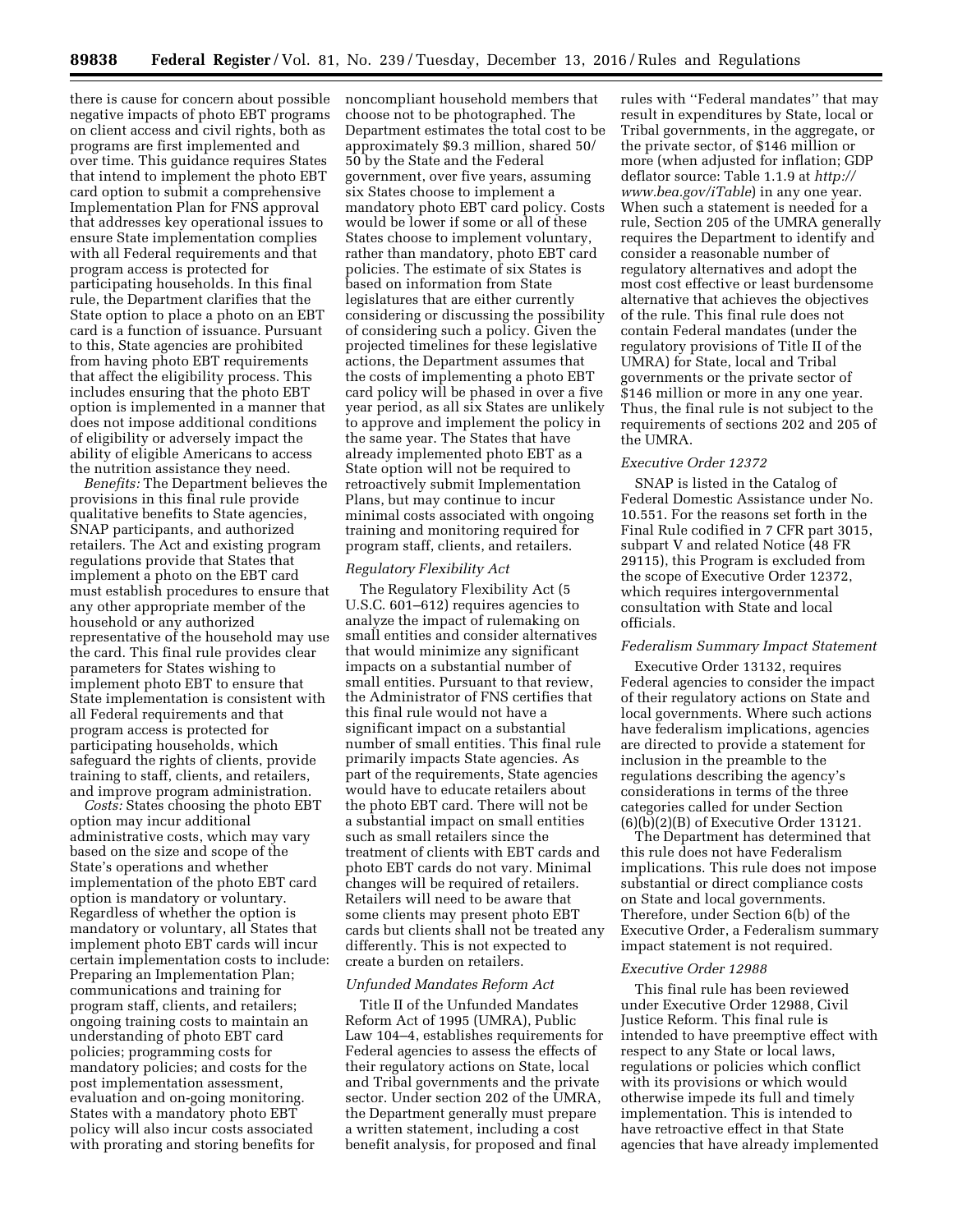a photo EBT card must meet all requirements of this final rule except the requirement to submit an Implementation Plan prior to State's planned implementation date. Prior to any judicial challenge to the provisions of the final rule, all applicable administrative procedures must be exhausted.

## *Executive Order 13175: Consultation and Coordination With Indian Tribal Governments*

This rule has been reviewed in accordance with the requirements of Executive Order 13175, ''Consultation and Coordination with Indian Tribal Governments.'' Executive Order 13175 requires Federal agencies to consult and coordinate with tribes on a governmentto-government basis on policies that have tribal implications, including regulations, legislative comments or proposed legislation, and other policy statements or actions that have substantial direct effects on one or more Indian tribes, on the relationship between the Federal Government and Indian tribes or on the distribution of power and responsibilities between the Federal Government and Indian tribes.

On February 18, 2015, the Food and Nutrition Service held an information session. During the information session, no comments were received on the proposal. Reports from these sessions are part of the USDA annual reporting on Tribal Consultation and Collaboration. USDA offers these and similar opportunities, such as webinars and teleconferences, for collaborative conversations with Tribal leaders and their representatives concerning ways to improve rules with regard to their effect on Indian country on a quarterly basis as part of its yearly Tribal information sharing schedule.

The Food and Nutrition Service has assessed the impact of this rule on Indian tribes and determined that this rule does not, to our knowledge, have tribal implication that require tribal consultation under EO 13175. If a Tribe requests consultation, the Food and Nutrition Service will work with the Office of Tribal Relations to ensure meaningful consultation is provided where changes, additions and modifications identified herein are not expressly mandated by Congress.

#### *Civil Rights Impact Analysis*

FNS has reviewed this final rule in accordance with USDA Regulation 4300–4, ''Civil Rights Impact Analysis,'' to identify any major civil rights impacts the rule might have on program participants on the basis of religion, age, race, color, national origin, sex, political beliefs, or disability. After a careful review of the rule's intent and provisions and understanding the intent of this rule is to in part to protect the civil rights of clients, FNS has determined that this rule is not expected to adversely affect the participation of protected individuals in the Supplemental Nutrition Assistance Program. Discrimination in any aspect of the Program administration is prohibited by these regulations, according to the Act. Enforcement may be brought under any applicable Federal law. Title VI complaints shall be processed in accord with 7 CFR part 15. Where State agencies have options, and they choose to implement a certain provision, they must implement it in such a way that it complies with the regulations at 7 CFR 272.6.

## *Paperwork Reduction Act*

The Paperwork Reduction Act of 1995 (PRA) (44 U.S.C. Chap. 35; 5 CFR 1320) requires the Office of Management and Budget (OMB) to approve all collections of information by a Federal agency before they can be implemented. Respondents are not required to respond to any collection of information unless it displays a current valid OMB control number.

In accordance with PRA, this final rule does not contain information collections that are subject to review and approval by OMB.

This rule requires State agencies to submit to FNS an Implementation Plan, a post implementation evaluation of the photo EBT implementation, and related ongoing measures. As the PRA requirements are applicable to collection of information from ten or more respondents, there are no information collection requirements that are subject to OMB review at this time. Should the number of estimated respondents reach ten or more, FNS will publish a notice for comment and submit the applicable requirements to OMB for review and approval.

## *E-Government Act Compliance*

The Food and Nutrition Service is committed to complying with the E-Government Act, to promote the use of the Internet and other information technologies to provide increased opportunities for citizen access to Government information and services, and for other purposes.

## **List of Subjects**

#### *7 CFR Part 271*

Food stamps, Grant programs—Social programs, Reporting and recordkeeping requirements.

#### *7 CFR Part 272*

Alaska, Civil rights, SNAP, Grant programs—social programs, Penalties, Reporting and recordkeeping requirements, Unemployment compensation, Wages.

#### *7 CFR Part 273*

Administrative practice and procedure, Aliens, Claims, Employment, Food stamps, Fraud, Government employees, Grant programs—social programs, Income taxes, Reporting and recordkeeping requirements, Students, Supplemental Security Income (SSI), Wages.

#### *7 CFR Part 274*

Food stamps, Grant programs—social programs, Reporting and recordkeeping requirements.

#### *7 CFR Part 278*

Banks, banking, Food stamps, Grant programs—social programs, Penalties, Reporting and recordkeeping requirements, Surety bonds.

Accordingly, 7 CFR parts 271, 272, 273, 274, 278 are amended as follows:

■ 1. The authority citation for parts 271, 272, 273, 274 and 278 continues to read as follows:

**Authority:** 7 U.S.C. 2011–2036c.

# **PART 271—GENERAL INFORMATION AND DEFINITIONS**

■ 2. In § 271.2, revise the definition of Identification (ID) card to read as follows:

#### **§ 271.2 Definitions.**

\* \* \* \* \* *Identification (ID) card* means a card for the purposes of 7 CFR 278.2(j). \* \* \* \* \*

## **PART 272—REQUIREMENTS FOR PARTICIPATING STATE AGENCIES**

#### **§ 272.1 [Amended]**

■ 3. In § 272.1, remove and reserve paragraphs (g)(30) and (47).

## **PART 273—CERTIFICATION OF ELIGIBLE HOUSEHOULDS**

■ 4. In § 273.2:

 $\blacksquare$  a. Amend paragraph (a)(1) by adding to the end of the third sentence the words, '', including in the implementation of a photo EBT card policy'' and by adding a new sentence between the third and fourth sentences. ■ b. Amend paragraph (a)(2) by adding a new sentence before the last sentence.  $\blacksquare$  c. Amend paragraph (e)(1) by adding a new sentence after the third sentence. ■ d. Amend paragraph (n)(2) by removing in the third sentence the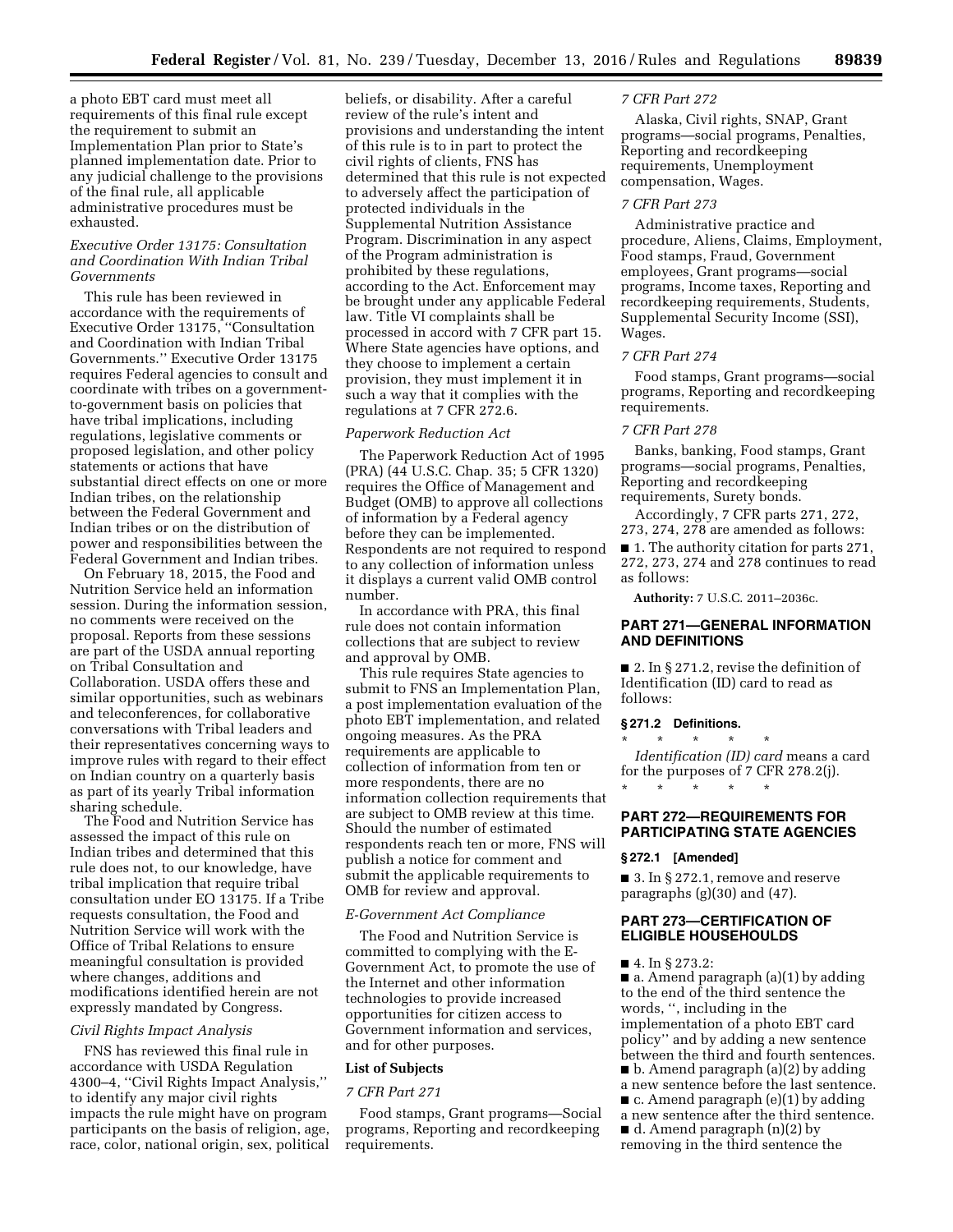words, ''and on the food stamp identification (ID) card, as provided in 7 CFR 274.10(a)(1) of this chapter'' and by removing the last sentence. ■ e. Amend the first sentence of paragraph (n)(3) by removing the words, ''ID card and benefits'' and adding in its place the words, ''EBT card''.

The additions read as follows:

#### **§ 273.2 Office operations and application processing.**

 $(a) * * * *$ 

 $(1)$  \* \* \* The State agency's photo EBT card policy must not affect the certification process for purposes of determining eligibility regardless of whether an individual has his/her photo placed on the EBT card. \* \* \*

 $(2)$  \* \* \* States must meet application processing timelines, regardless of whether a State agency implements a photo EBT card policy. \* \* \* \* \*

\* \* \* \* \* (e) \* \* \* State agencies may not require an in person interview solely to take a photo.  $\frac{1}{x}$  \* \* \* \* \* \* \*

## **PART 274—ISSUANCE AND USE OF PROGRAM BENEFITS**

 $\blacksquare$  5. In § 274.8:

■ a. Redesignate paragraphs (b)(5)(ii) through (iv) as paragraphs (b)(5)(iii) through (v), respectively, and add a new paragraph (b)(5)(ii).

■ b. Add paragraph (f). The additions read as follows:

# **§ 274.8 Functional and technical EBT system requirements.**

- 
- \* \* \* \* \*
- (b) \* \* \*  $(5) * * * *$

(ii) State agencies that implement the photo EBT card option in accordance with paragraph (f) of this section must print on the EBT cards the text ''Any user with valid PIN can use SNAP benefits on card and need not be pictured.'' or similar alternative text approved by FNS.

\* \* \* \* \*

(f) *State agency requirements for photo EBT card implementation*—(1) Minimum requirements. Prior to implementation, State agencies must be performing sufficiently well in program administration to be eligible to implement the photo EBT card option.

Prior to implementation, State agencies must demonstrate to FNS successful administration of SNAP based on SNAP performance standards. Successful program administration will take into account at a minimum the metrics related to program access, the

State's payment error rate, the State's Case and Procedural Error Rate, application processing timeliness, including both the 7-day expedited processing and the 30-day processing standards, timeliness of recertification actions, and other metrics, as determined by the Secretary, that may be relevant to the State agency's implementation of photo EBT cards.

(2) *Function of issuance.* The photo EBT card option is a function of issuance and not a condition of eligibility. Any implementation of the option to place a photo on the EBT card must not impact the certification of households. An application will be considered complete with or without a photo and a case shall be certified regardless of the status of a photo in accordance with timeframes established under 7 CFR 273.2. If a State agency chooses to implement a voluntary photo EBT card policy, issuance shall not be impacted. If a State agency chooses to implement a mandatory photo EBT card policy, a State agency may not deny or terminate a household because a household member who is exempted by paragraph (f)(4) of this section does not comply with the requirement to place a photo on the EBT card.

(3) *Mandatory vs. voluntary.* (i) State agencies shall have the option to implement a photo on EBT cards on a mandatory or voluntary basis. Regardless of whether the photo is mandatory or voluntary, the certification process must not be altered in order to facilitate photos, and clients must be informed that certification will not be impacted by whether or not a photo is on the card.

(ii) Under mandatory implementation, State agencies must exempt certain clients, as stated in paragraph (f)(4) of this section. State agencies must establish which member(s) of the household would be required to be photographed and the procedures that allow eligible nonexempt household members who do not agree to the photo to come into compliance at a later time.

(iii) Under voluntary implementation, clients must be clearly informed of the voluntary nature of the option. All applicant members of households, whether or not they are in an exempted category, must opt in to have a photo on their EBT card. States shall not require a photo be taken if the State is implementing a voluntary option.

(4) *Exemptions.* Under a mandatory implementation, the State agency must exempt, at a minimum, the elderly, the disabled, children under 18, homeless households, and victims of domestic violence. A victim of domestic violence shall be able to self-attest and cannot be required to submit documentation to prove domestic violence. The ability to self-attest must be applied equally regardless of if the victim is a female or male. Non-applicants cannot have a photo taken for an EBT card whether or not they desire to have their photo taken. A State agency may establish additional exempted categories.

(5) *Serving clients with hardship.*  State agencies must have sufficient capacity to issue photo EBT cards and a process or procedure in place to address, on a case-by-case basis, household hardship situations as determined by the State agency so that such household benefits are not unduly withheld. Examples of hardship conditions include, but are not limited to: Illness, transportation difficulties, care of a household member, hardships due to residency in a rural area, prolonged severe weather, or work or training hours which prevent the household from being available during the hours that photos are taken in-office. These are households that do not already fall under the mandatory exemptions or other exemptions established by the State under paragraph (f)(4) of this section .

(6) *Issuance of photo EBT card.* (i) States can require households to come in to be photographed, but cannot do so for the purposes of certification. The amount of time provided to households to come in and be photographed needs to be sufficient and reasonable and be documented in the Implementation Plan as required in paragraph (f)(14) of this section.

(ii) Regardless of whether the State's photo EBT card policy is voluntary or mandatory, if a household meets expedited criteria, the State must issue the EBT card without a photo and provide the full benefit allotment to the entire household without delay. The State agency may require a nonexempt head of household member to comply at the next recertification.

(iii) Card issuance procedures for new SNAP households must ensure adherence to application processing standards as required at 7 CFR 273.2(g) and (i) and benefit issuance standards at § 274.2(b).

(iv) State agencies shall not store photos that are collected in conjunction with its photo EBT card policy but are not placed on an EBT card.

(v) The process for issuing and activating photo EBT cards must not disrupt, inhibit or delay access to benefits nor cause a gap in access for ongoing benefits for eligible households.

(vi) Any card issued as part of the implementation of the photo EBT card option may not count against the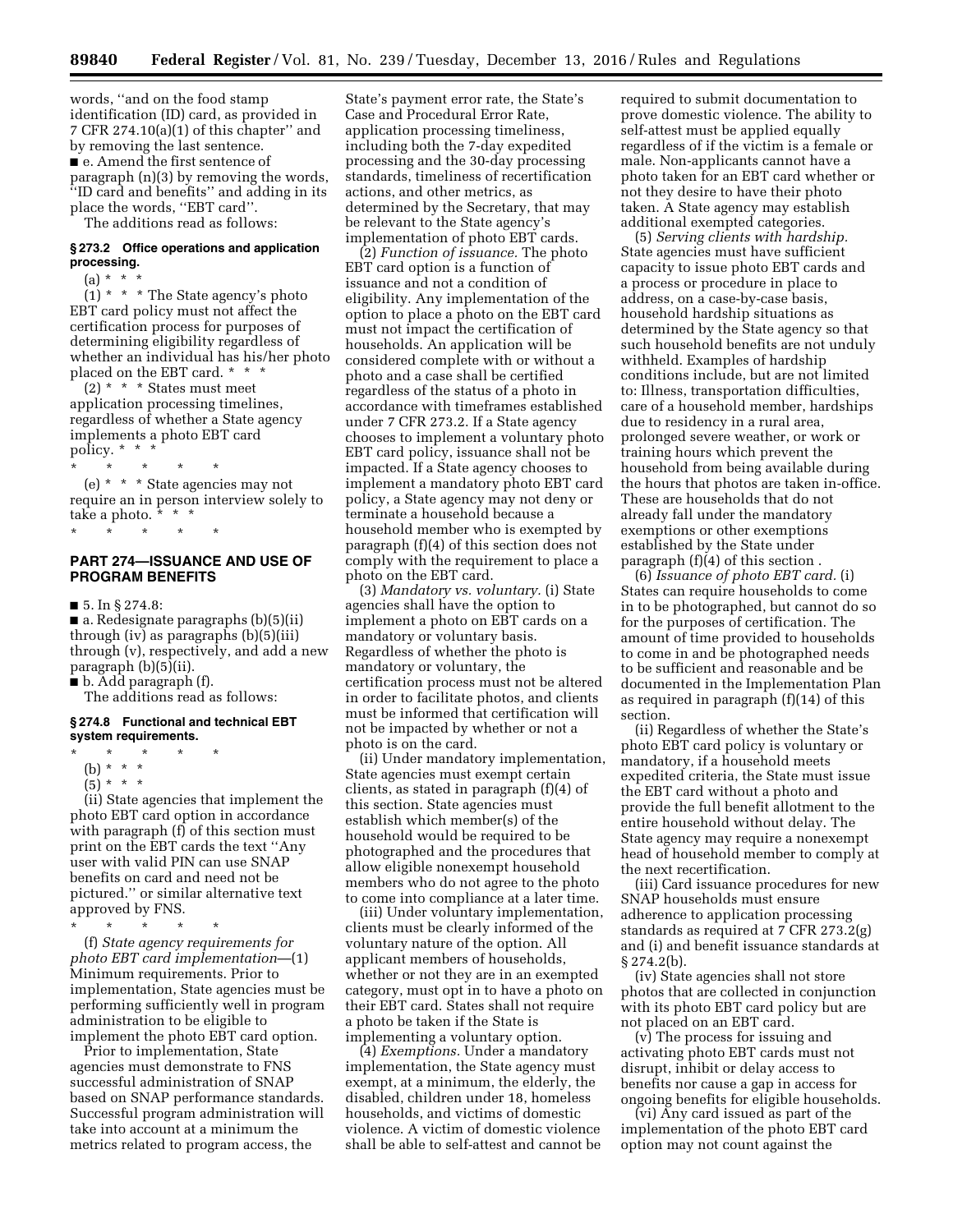household with respect to card replacement fees or the card replacement threshold defined in  $§$  274.6(b).

(7) *Prorating household benefits when photo EBT cards are mandatory.* For multi-person households, State agencies shall not withhold benefits for an entire household because nonexempt household members do not comply with the photo EBT card policy. If benefits of the nonexempt household member(s) are to be withheld, a prorated share of benefits shall be issued to the household member(s) that are in compliance with or are exempt from the photo requirement. For example, if there are four household members and one household member is not in compliance with the photo requirement, 3-4 of the household's monthly benefit allotment must be issued, and 1–4 of the benefit allotment must be held in abeyance and allowed to accrue until the household member complies. For a single person household, the State agency would hold all the benefits in abeyance until the household complies.

(8) *Benefits held for noncompliance.*  Benefits held for noncompliance with the photo EBT card requirement must be withheld from issuance in accordance with paragraph  $(f)(7)$  of this section. Benefits withheld for noncompliance shall not remain authorized for perpetuity, and States must treat such benefits in accordance with the same timeframe used for handling expungements under § 274.2(h)(2). If the noncompliant member comes into compliance, the non-expired benefits must be issued within two business days of when the State agency obtains the client photo. Any action to withhold benefits from issuance is subject to fair hearings in accordance with 7 CFR 273.15.

(9) *Household and authorized representative card usage.* The State agency must establish procedures to ensure that all appropriate household members and authorized representatives (including individuals permitted by the household to purchase food or meals on their behalf, as provided for in 7 CFR  $273.2(n)(3)$  and §  $274.7(a)$ , can access SNAP benefits for the household regardless of who is pictured on the card or if there is no picture. States shall not require households to notify or provide the State information regarding individuals making purchases permitted by the household on an ad-hoc basis.

(10) *Client and staff training.* State agencies must ensure staff and clients are properly trained on photo EBT card requirements. At a minimum, this training shall include: Whether the State option is voluntary or mandatory, who

must comply with the photo requirement, which household members are exempt, and that all appropriate household members and authorized representatives (including individuals permitted by the household to purchase food or meals on its behalf) are able to use the card regardless of who is pictured on the card or if there is no picture.

(i) All staff and client training materials must clearly describe the following statutory and regulatory requirements:

(A) Retailers must allow all appropriate household members and authorized representatives (including individuals permitted by the household to purchase food or meals on its behalf), regardless of whether they are pictured on the card, to utilize the card without having to submit additional verification of identity as long as the transaction is secured by the use of the PIN;

(B) EBT cards with or without a photo are valid in any State; and

(C) Retailers must treat all SNAP clients in the same manner as non-SNAP clients;

(ii) State agencies may not specifically reference which categories of individuals are exempt from the photo EBT requirement in any materials to retailers.

(11) *Retailer education and responsibility.* State agencies must conduct sufficient education of retailers if photos are used on cards. The State agency must clearly inform all retailers in the State and contiguous areas of implementation. State agency communications with retailers must clearly state:

(i) All household members and authorized representatives (including individuals permitted by the household to purchase food or meals on its behalf) are entitled to use the EBT card regardless of the picture on the card if the EBT card is presented with the valid PIN;

(ii) Retailers must treat all SNAP clients in the same manner as non-SNAP clients in accordance with 7 CFR 278.2(b);

(iii) Retailers must not prohibit individuals who have a EBT card and valid PIN, including but not limited to authorized representatives (including individuals permitted by the household to purchase food or meals on its behalf), from using an EBT card because they are not pictured on the card or there is no picture on the card;

(iv) EBT cards from any State are valid with or without a photo.

(12) *Interoperability.* Interoperability of EBT cards will remain the same regardless of whether or not there is a

photo and regardless of which State issued the card. State agencies must conduct sufficient education of clients and retailers, including retailers in contiguous areas, to inform them that the photo EBT cards remain interoperable and authorized retailers must accept EBT cards from all States as long as the user has a valid PIN.

(13) *Advance Planning Document.*  Appropriate implementation and administration of the photo EBT card consistent with all applicable requirements is an allowable State administrative cost that FNS shall reimburse at 50 percent in accordance with 7 CFR part 277. Increased costs related to placing photos on the EBT card, whether contractual or produced from other sources, require an Implementation Advance Planning Document Update.

(14) *Implementation Plan.* (i) State agencies must submit an Implementation Plan for approval prior to implementation that delineates how the State agency will operationalize the photo EBT option. FNS shall review the plan and issue an approval, request modifications prior to granting approval or issue an approval subject to conditions. In cases where FNS finds that the steps outlined in the Implementation Plan are not sufficient for a successful implementation, FNS may deny the Implementation Plan or issue an approval subject to conditions, such as requiring the State agency to implement a successful pilot in a selected region of the State before a statewide implementation. Should a State be required to implement a pilot before statewide implementation, that requirement would be documented in the State's Implementation Plan approval, along with any information the State must report to FNS before expansion approval would be provided by FNS.

(ii) State agencies must demonstrate successful administration of SNAP based on SNAP performance standards as established in paragraph (f)(1) of this section. State agencies shall not issue EBT cards with photos before the State's Implementation Plan is approved and the State agency has also received FNS authorization to proceed to issue photo EBT cards.

(iii) The Implementation Plan shall include but not be limited to:

(A) A description of card issuance procedures;

(B) The text required at paragraph (b)(5)(ii) of this section;

(C) A detailed description of how client protections and ability to use SNAP benefits will be preserved;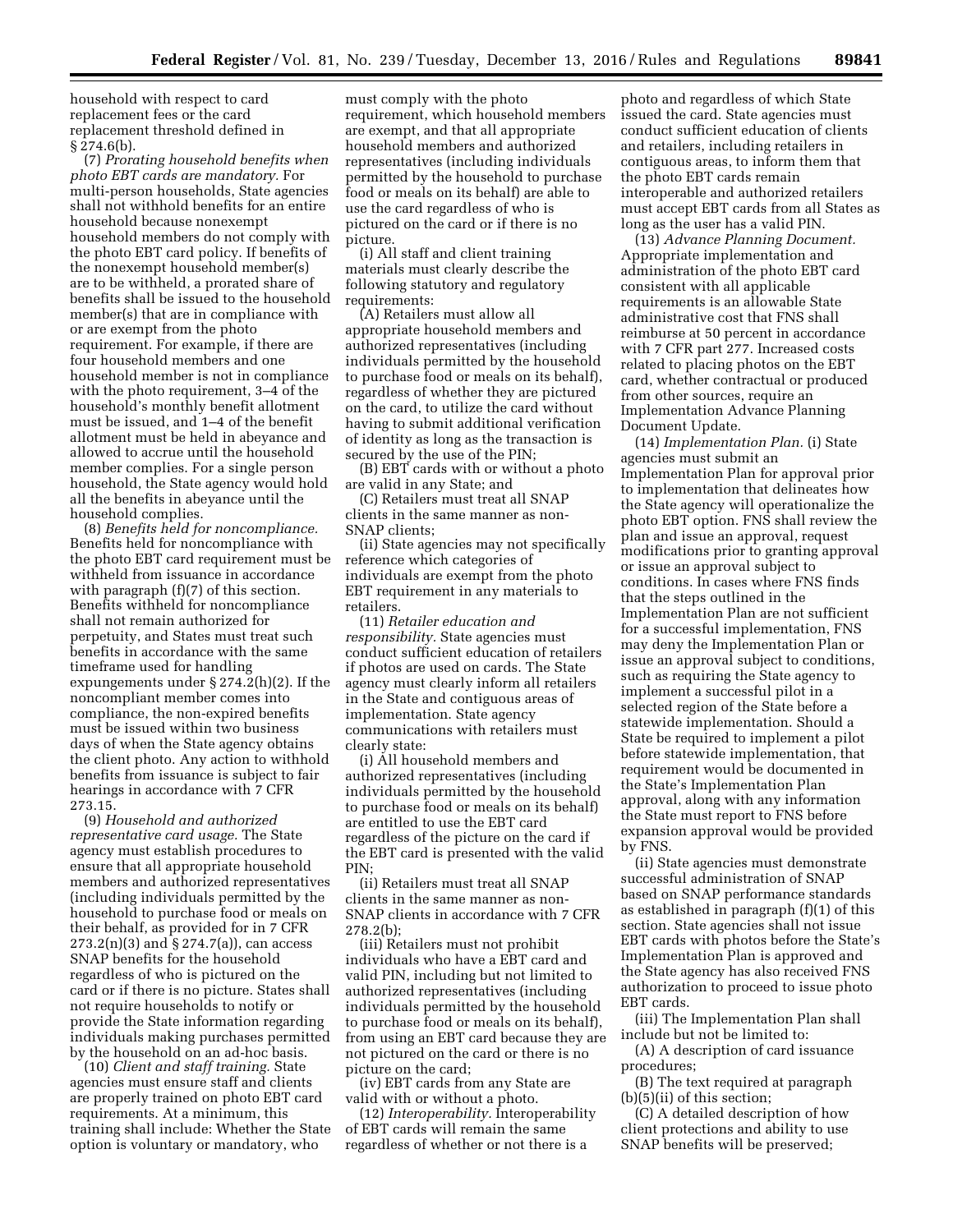(D) Specific information about exempted recipients, the State agency's exemption criteria, and how it will address the needs of household members with hardships;

(E) A description of how the State agency will obtain photographs for the EBT card;

(F) The procedures for opting into a voluntary photo EBT card policy and how the State agency will document that a household voluntarily chose to have a photo on its EBT card;

(G) Training materials and training plans for State agency staff;

(H) A description of any planned stakeholder assistance with implementation;

(I) Communication plans for informing clients, retailers and other stakeholders of the State agency's photo EBT card policy, including copies of letters and other materials communicating the policy to clients, retailers, and other stakeholders. Communication plans must describe compliance with language requirements at 7 CFR 272.4(b);

(J) A timeline for the implementation; and

(K) Draft memoranda of understanding if the State agency plans to share SNAP client data in accordance with 7 CFR 272.1(c) for purposes of implementing its photo EBT card option. The memoranda of understanding must state how any information collected will be securely stored and that the information can only be shared for the purpose of SNAP in accordance with 7 CFR 272.1(c).

(iv) The Implementation Plan shall also address the anticipated timetable with specific action steps for the State agency and contractors, if any, that may be involved regarding implementation of the photo EBT card option, the State agency's capacity to issue photo EBT cards, and the logistics that shall allow for activation of the photo EBT card simultaneously or followed by deactivation of the active non-photo EBT card. This shall also include the description of the capacity at the facility where the photo EBT cards will be produced, both for transition and ongoing production, and confirmation that the State agency and any contractor will continue to meet regulatory time requirements for all EBT card issuances and replacements, including for expedited households. The Implementation Plan must also include indicators related to the photo EBT card implementation that the State will collect and analyze for the post implementation evaluation required by paragraph (f)(16) of this section in addition to the State's approach for

continued oversight, which may include activities as such as the use of test shoppers.

(v) The State agency shall provide all applicable proposed written policy for staff to implement the photo EBT card option to FNS for review. State agencies shall include copies of all materials that will be used to inform clients, retailers and other stakeholders regarding photo EBT card implementation. In addition, the State agencies shall provide a detailed description of how the notifications, communication, policies, and procedures regarding the implementation of any new photo EBT card option will comply with applicable civil rights laws specified at 7 CFR 272.4(b)and 272.6(a).

(vi) The State agency's Implementation Plan shall also include: (A) An education component for retailers and clients to ensure all eligible household members and authorized representatives (including individuals permitted by the household to purchase food or meals on their behalf) are able to use the EBT card, and understand the timeframes associated with the implementation and rollout.

(B) A description of the resources that will be in place to handle comments, questions and complaints from clients, retailers, and external stakeholders, and

(C) A description of procedures to address unexpected events related to the photo EBT card option.

(vii) Upon approval of the Implementation Plan by FNS, the State may proceed with tasks described in the Implementation Plan, as modified by the approval, but may not proceed to issuing actual cards until it receives FNS authorization to do so. FNS may also require the State to implement in a phased manner, which may include criteria as determined by the Secretary.

(15) *Authorization to issue photo EBT cards.* States agencies shall not be permitted to issue EBT cards with photos until FNS provides an explicit authorization to issue photo EBT cards. After an Implementation Plan is approved, FNS will review the State agency's actions at an appropriate time interval to ensure that the process and steps outlined by the State agency in the Implementation Plan are fulfilled. In cases where the State agency has not acted consistently with the process and steps outlined in its photo EBT card Implementation Plan, FNS may deny authorization for the State agency to issue EBT cards with photos until the State agency has done so successfully.

(16) *Post implementation assessment and evaluation.* State agencies must submit to FNS a post-implementation assessment that provides FNS with a

report of the results of its implementation, including any issues that arose and how they were resolved, the degree to which State agency staff, clients and retailers properly understood and implemented the new provisions.

(i) This report shall be delivered to FNS within 120 days of implementation. This report shall cover the first 90 days of implementation. The Department also reserves the right to conduct its own review of the State agency's implementation. The State agency's post-implementation report shall include at a minimum:

(A) A survey of clients conducted by an independent evaluator to demonstrate the clients' clear understanding of the State agency's photo EBT policy;

(B) A survey of retailers conducted by an independent evaluator that demonstrates evidence that at least 80 percent of retailers, including smaller independent retailers, demonstrate a full understanding of the policies related to the photo EBT card, which may include the use of test shoppers;

(C) The amount and percent of benefits held for noncompliance if mandatory;

(D) The number and percent of households with photo EBT cards;

(E) The number of households affected by withholding for noncompliance, if mandatory;

(F) The number and percent of households exempt from the photo EBT card requirement if mandatory;

(G) The number and percent of exempted households who opted for photo EBT cards if mandatory;

(H) The number and scope of complaints related to the

implementation of the policy; (I) The State agency's Case and Procedural Error Rate; and

(J) SNAP performance metrics as established in paragraph (f)(1) of this section and other SNAP performance metrics that may have been adversely affected by the implementation of the State agency's photo EBT card option, as determined by the Secretary.

(ii) [Reserved]

(17) *Ongoing monitoring.* FNS will continue to monitor and evaluate the operation of the option. State agencies shall provide FNS additional information upon request or as may be required by other guidelines established by the Secretary to conduct such evaluations.

(18) *Modifying implementation of photo EBT card option.* If any review or evaluation of a State's operations, including photo EBT operation implementation, finds deficiencies, FNS